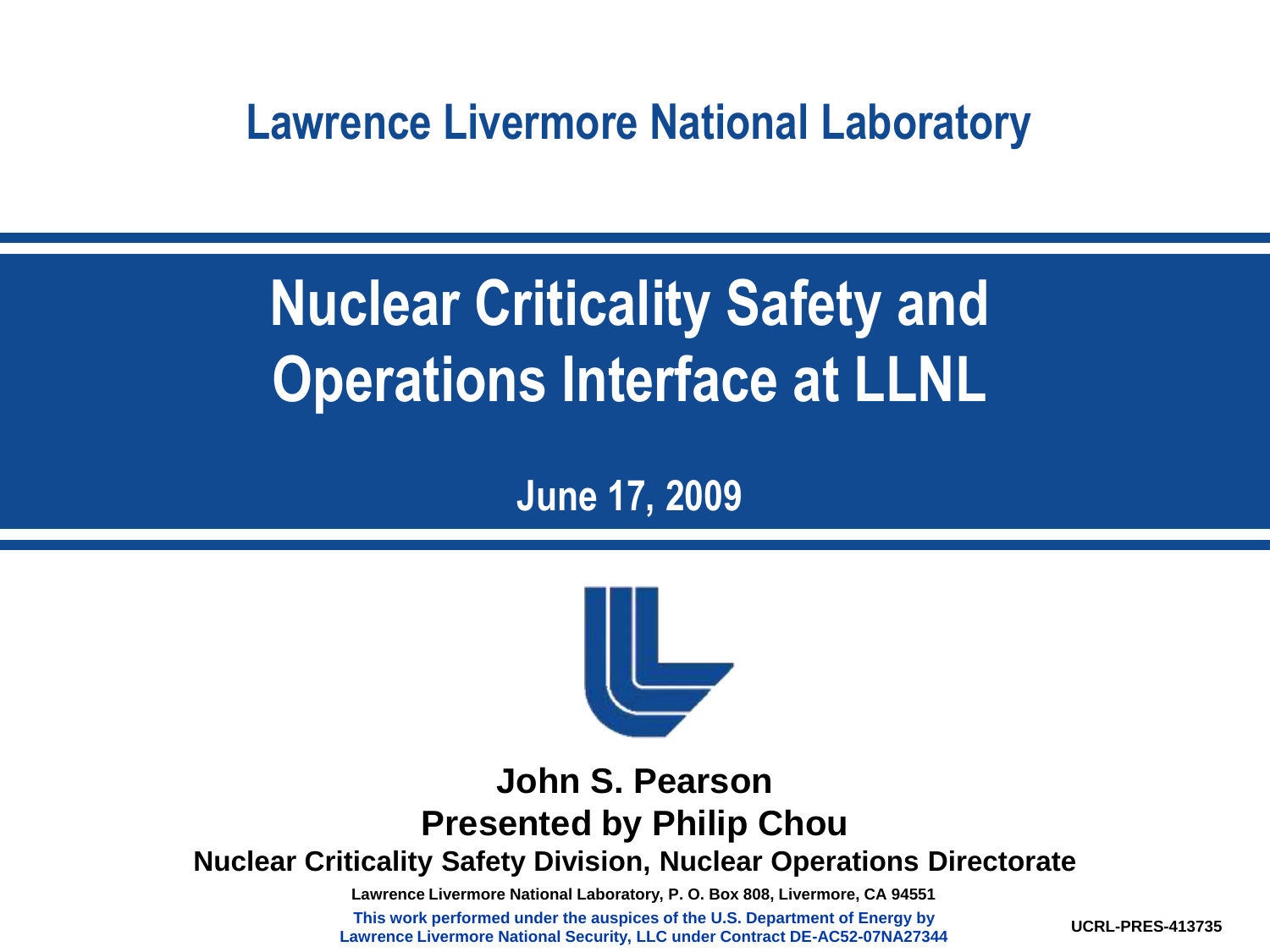#### **The LLNL Criticality Safety Program combines three key elements for an effective interface between CS and Programmatic staff**

- **A strong "core" Criticality Safety Program**
- **Criticality Safety staff "in the field"**
- **Program "Responsible Individuals" (RIs)**

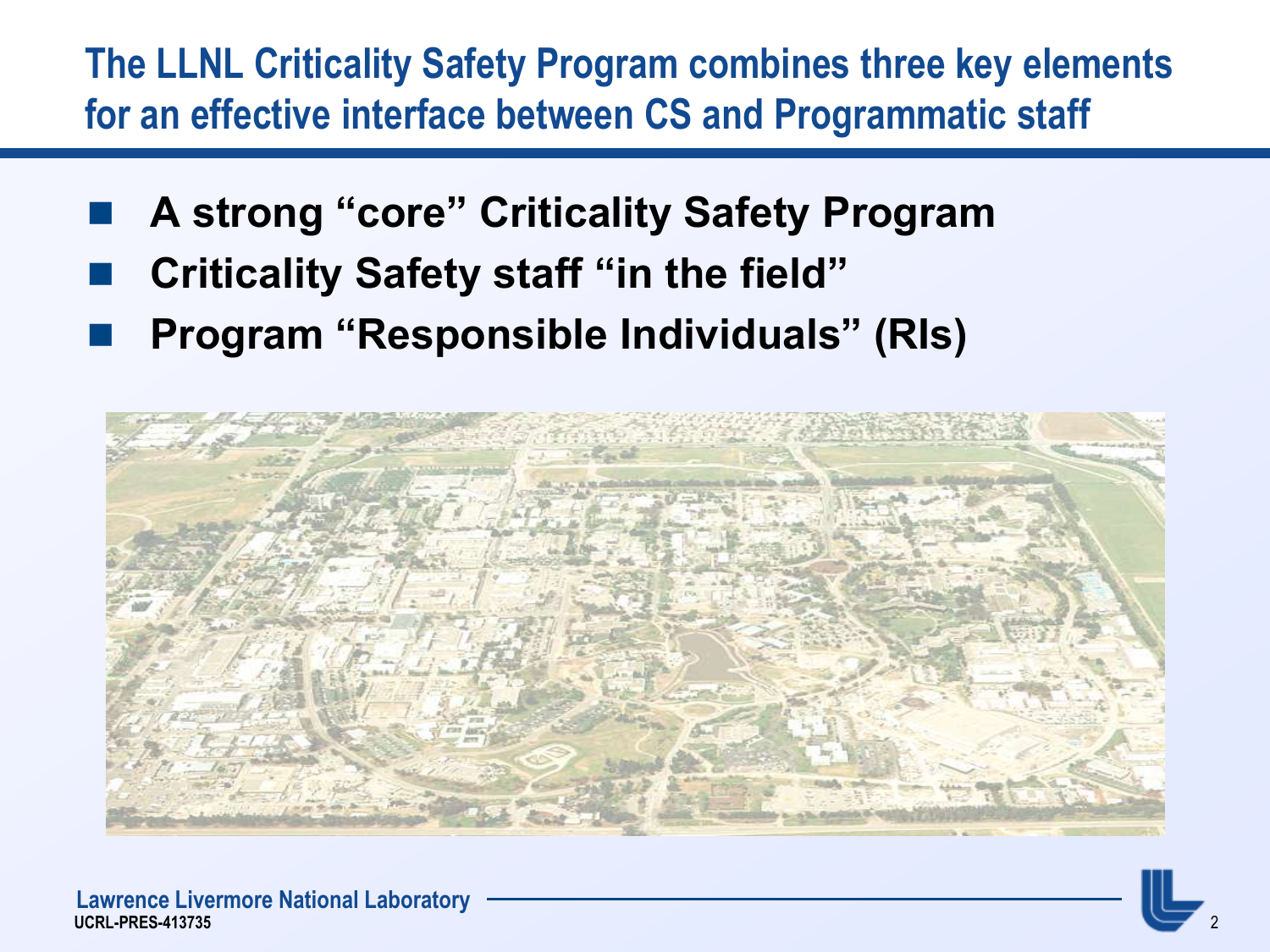### **Criticality Safety Core Program provides essential support to CS staff and the CS Program**

- **It establishes procedures & guidance consistent with DOE orders and ANSI/ANS standards**
- **It provides resources**
	- Adminsitrative, document storage & retrieval
	- Independent review of CSEs
	- Qualified CS staff
	- Technically competent management oversight
- **It protects institutional requirements**

#### A strong centralized "core" function is essential to provide a strong Criticality Safety Program

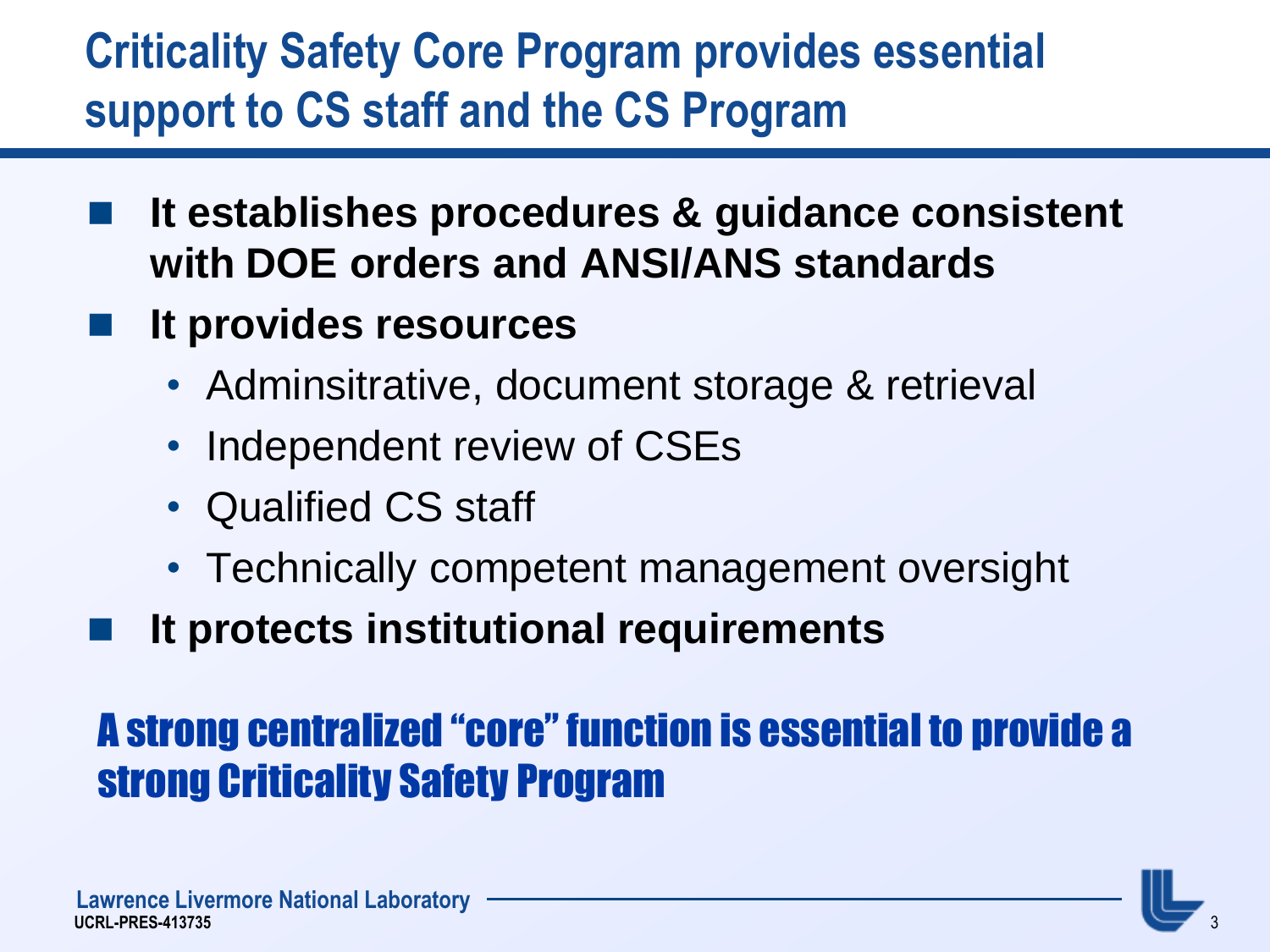### **Criticality Safety "Field Staff" are integrated into Facility and Program operations**

#### **CS field staff reside in the program facility**

- Near customers (management & staff)
- Near Radioactive Materials Area laboratories
- **Close proximity facilitates day-to-day contact with facility and program staff at all levels** 
	- Performing formal & informal walk-through inspections
	- Participating in meetings with customers at all levels
	- Interfacing with customers regarding CS reviews & evaluations
	- "Just answering questions"
- **CS Field staff are qualified IAW DOE-STD-1135-99**

#### Laboratory and Facility management consider this close proximity "key" to success of the Criticality Safety Program

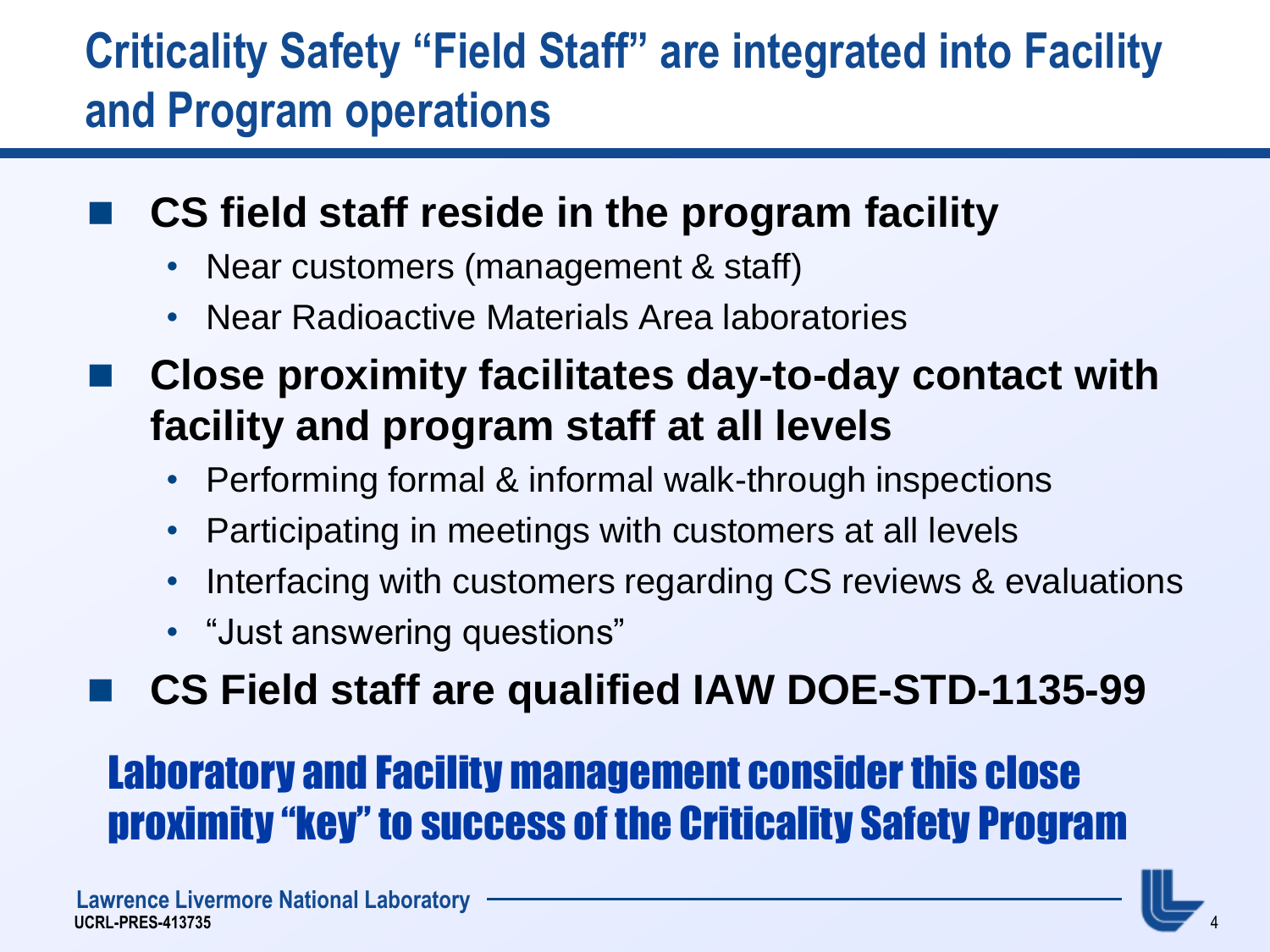## **CS Field Staff interactions with other CS professionals is important**

#### **Regular interactions between field and core staff is emphasized**

- Regular staff meetings
- Regular CS seminars
- Formal and informal discussions
- Evaluation reviews
- **Interactions with the outside CS community is strongly supported**
	- Conferences
	- Standards working groups
	- DOE activities (e.g. NCSP End Users, CSSG, etc.)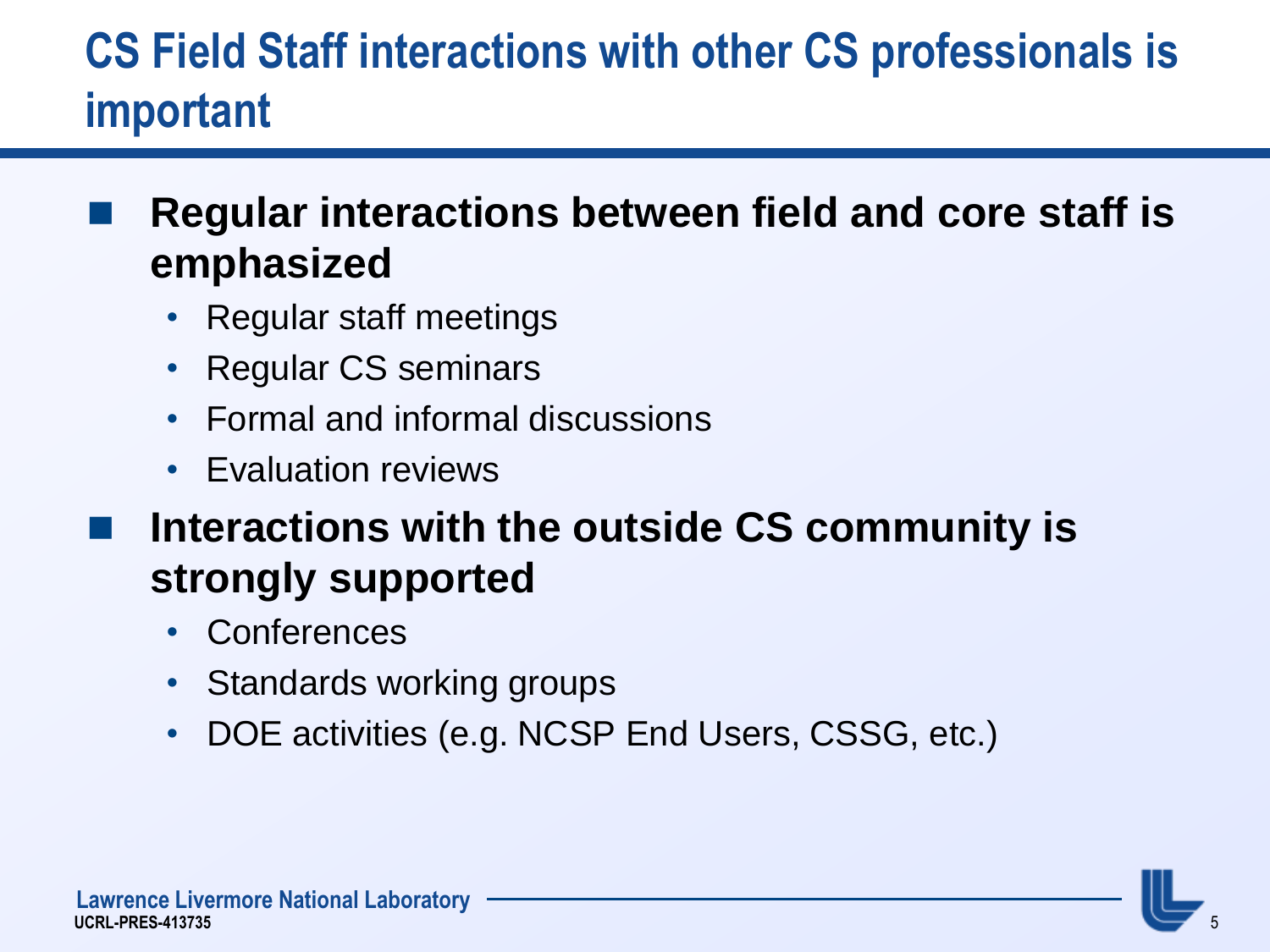### **Program Responsible Individuals (RIs)**

 **RIs are generally senior operators (Senior Certified Fissile Material Handlers)**

 **RIs have formal line management responsibilities, including**

- Ensuring safety (including criticality safety) of assigned operations
- Verifying completion of required training for all operators
- Ensuring proper implementation of CS controls and postings
- Working with CS staff to develop CS controls
- Providing input to the criticality safety evaluations
- Acting as the CS coordinator for Operational Safety Plans (OSPs) which include CS controls

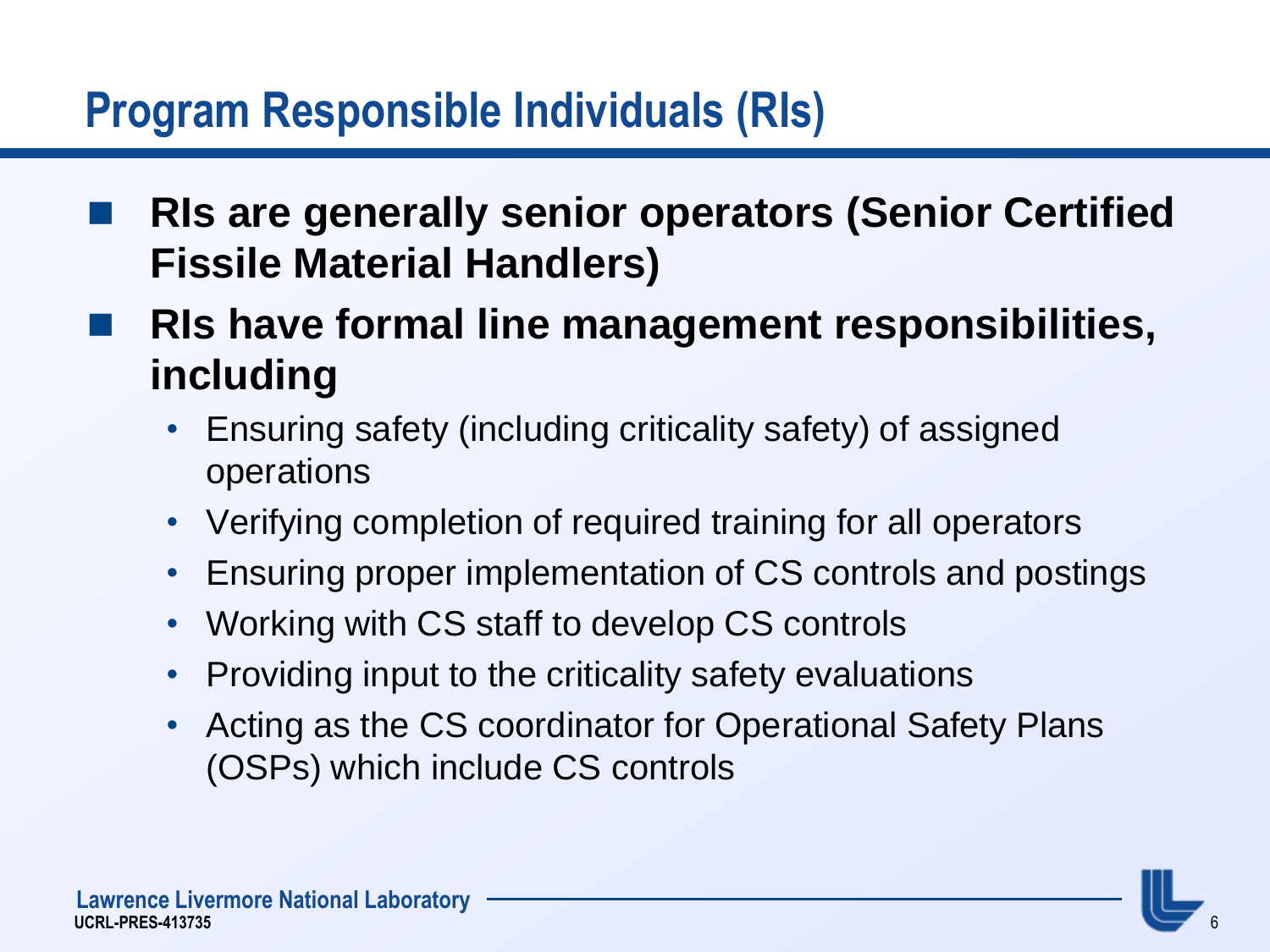### **Program Responsible Individuals (RIs) – Continued**

- **RI responsibilities are formally documented**
- **RI responsibilities are similar to those of Criticality Safety Officers (CSOs) at other sites**

#### Program Responsible Individuals play a key role in the Criticality Safety Program

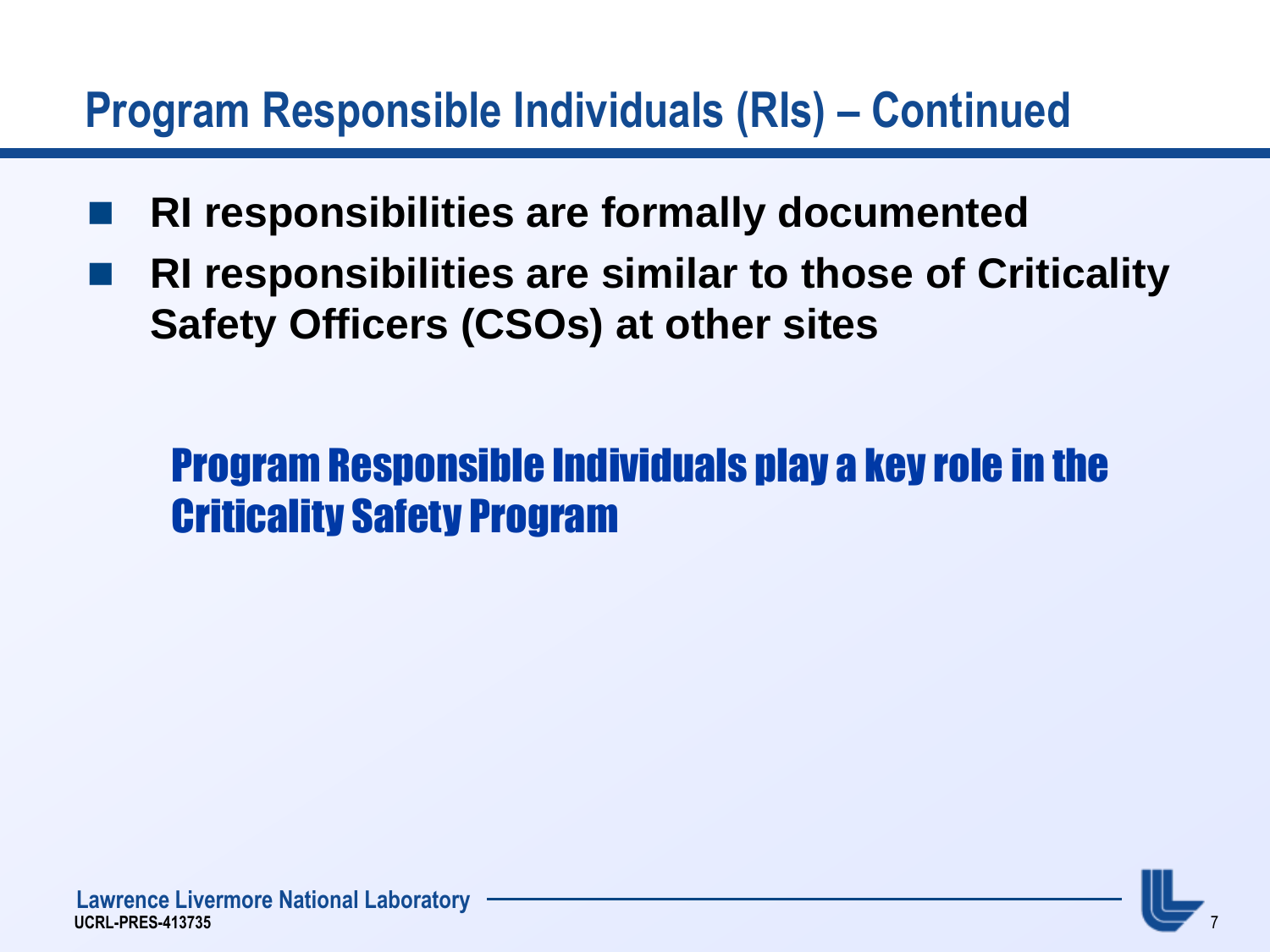## **Criticality Safety Program utilizes point-of-contact relationships**

- **Every room, operation, and workstation is assigned both a CS engineer and a program RI**
- **CS engineers work closely with corresponding RIs**
- **This arrangement has obvious advantages:**
	- Every room, operation & workstation is covered
	- It facilitates rapport between CS staff and their customers
	- It facilitates operation familiarity and "ownership" by CS staff and corresponding program RIs

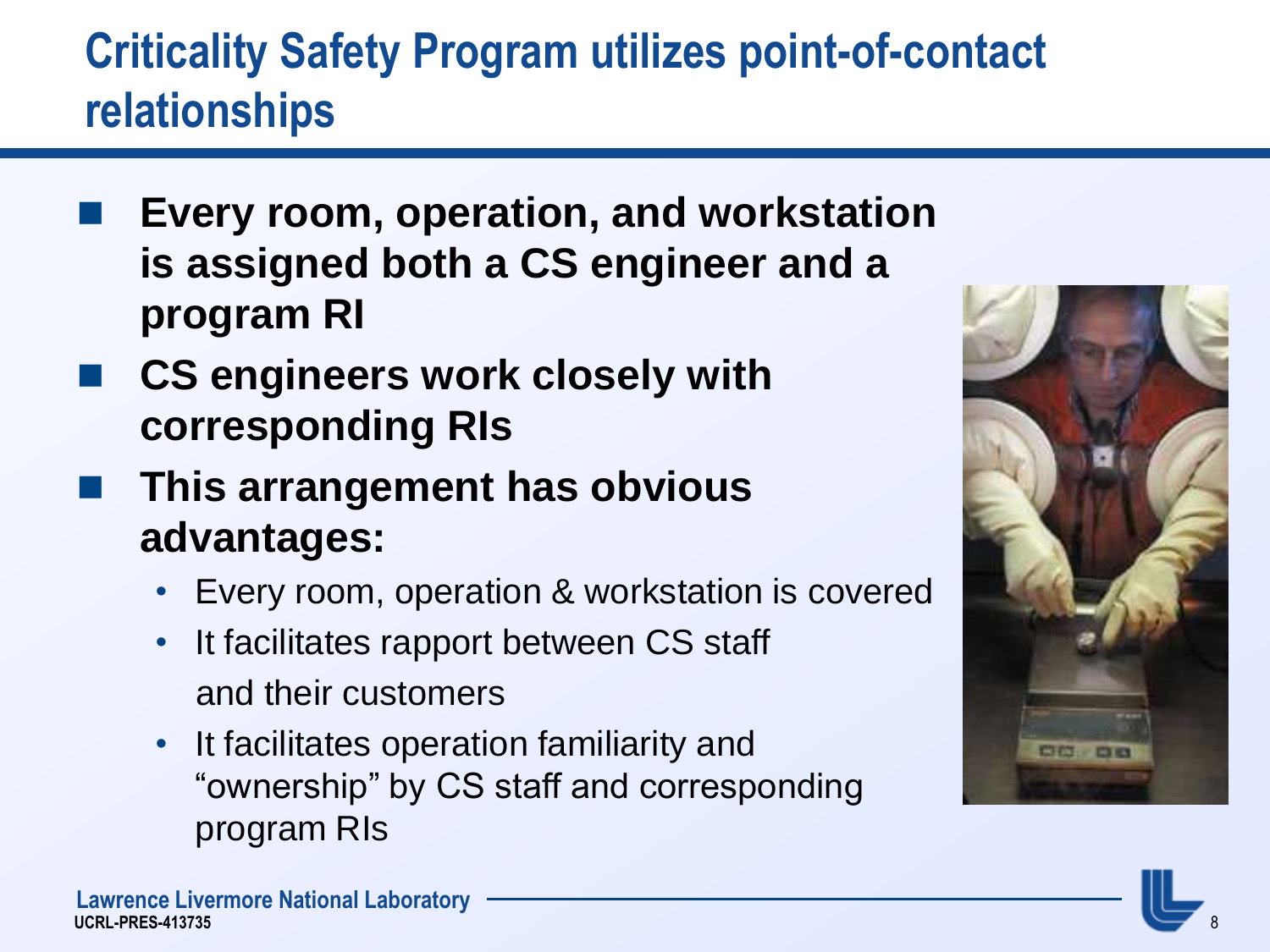### **Key elements of the Criticality Safety Program**

#### **Providing criticality safety training**

- CS training is provided by CS staff and RIs
- CS staff teach "Fundamentals" classes & workshops for operator certification boards
- RIs teach operation-specific safety classes (with help from CS staff) on OSPs and CS controls
- **Providing detailed, documented walk-through inspections (as well as informal inspections)**
	- CS staff perform 100% quarterly walk-through inspections
	- Every room, workstation, operation is included
	- Appropriate RI participates in each inspection
	- A detailed checklist guides & documents each inspection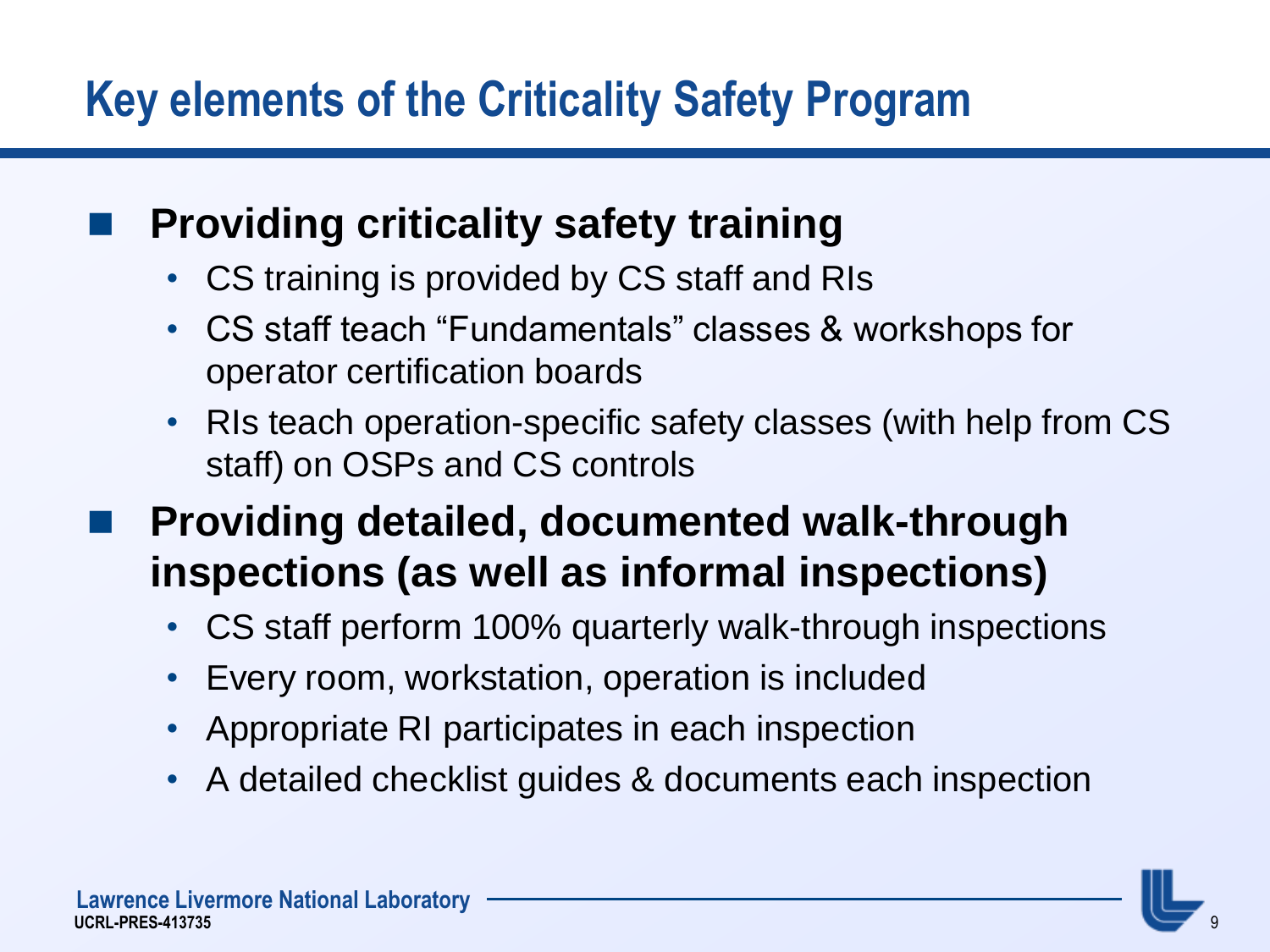- **Providing reviews of safety plans, authorization basis documents, equipment/facility changes, etc.**
	- CS staff provide formal, documented reviews with input from Program RIs
- **Providing a solid technical basis through documented criticality safety evaluations**
	- CS staff perform CS evaluations IAW DOE-STD-3007-2007 and ANSI/ANS 8 standards
	- CS staff work with RIs who request evaluation, provide program information, review controls, etc.

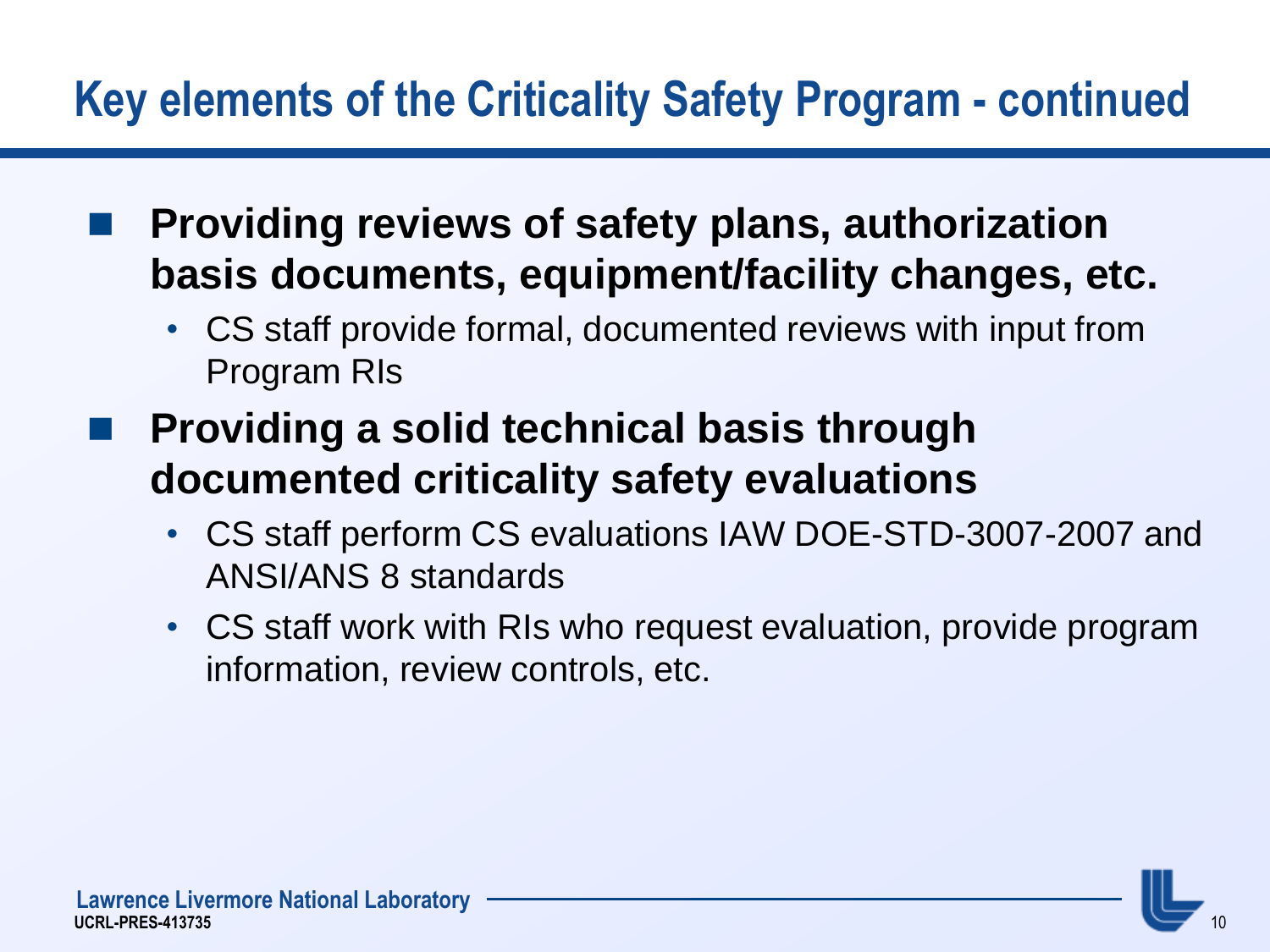**Providing support for off-normal events (e.g. emergencies or potential non-compliances)**

- CS staff respond according to formal written procedures
- CS staff interface with RIs who provide programmatic input

#### **Providing fire-fighting guidelines**

- CS staff provide fire-fighting guidance posted on each room using NFPA 704 signs
- CS staff work with Program RIs to determine appropriate firefighting guidance

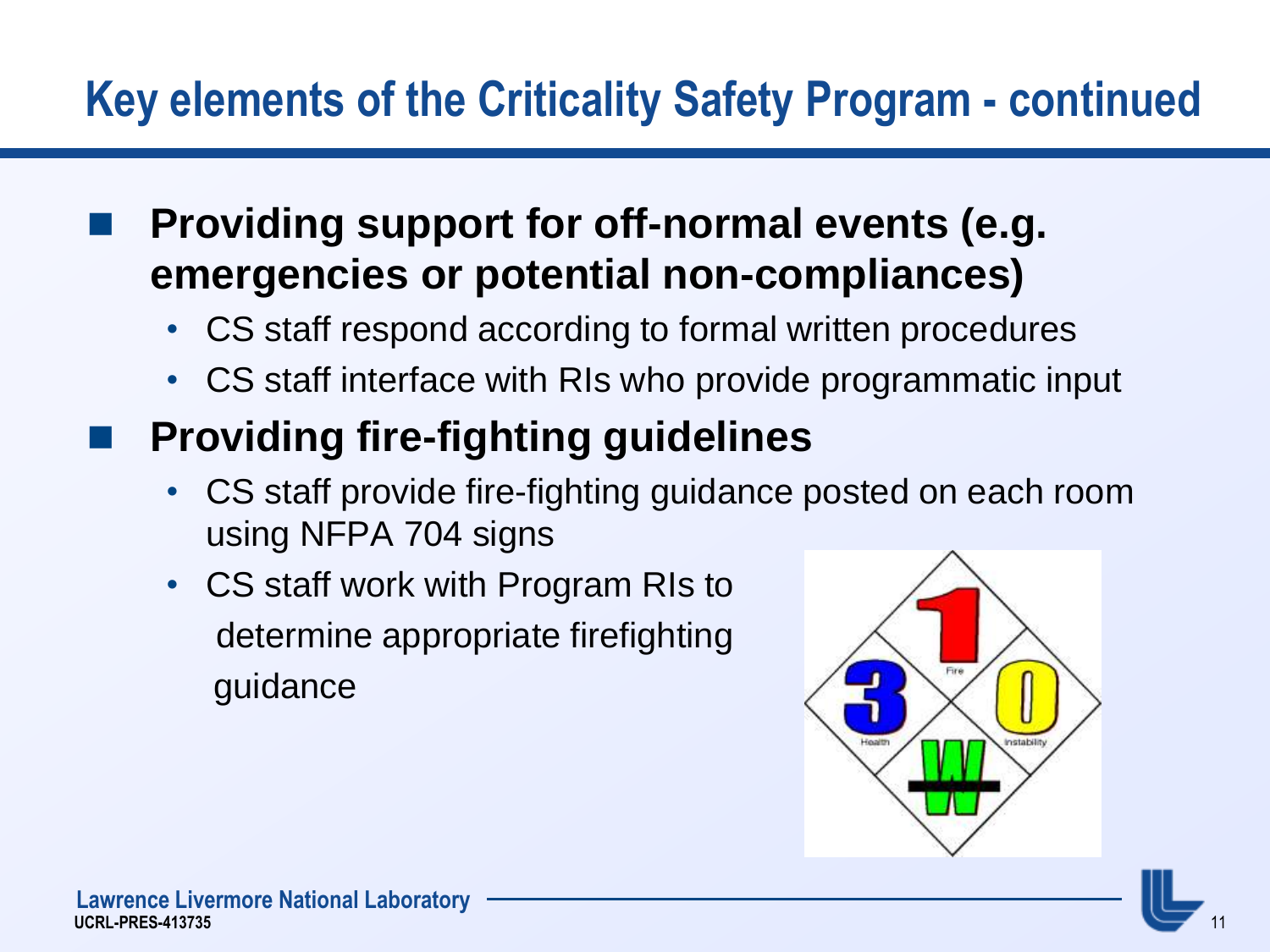#### **Providing criticality safety limits, controls and postings**

- Limits, controls & postings are developed by CS staff with input and review from RIs and other program/facility staff
- Formal facility procedures are used for changing controls and postings
- CS postings are standardized & color coded

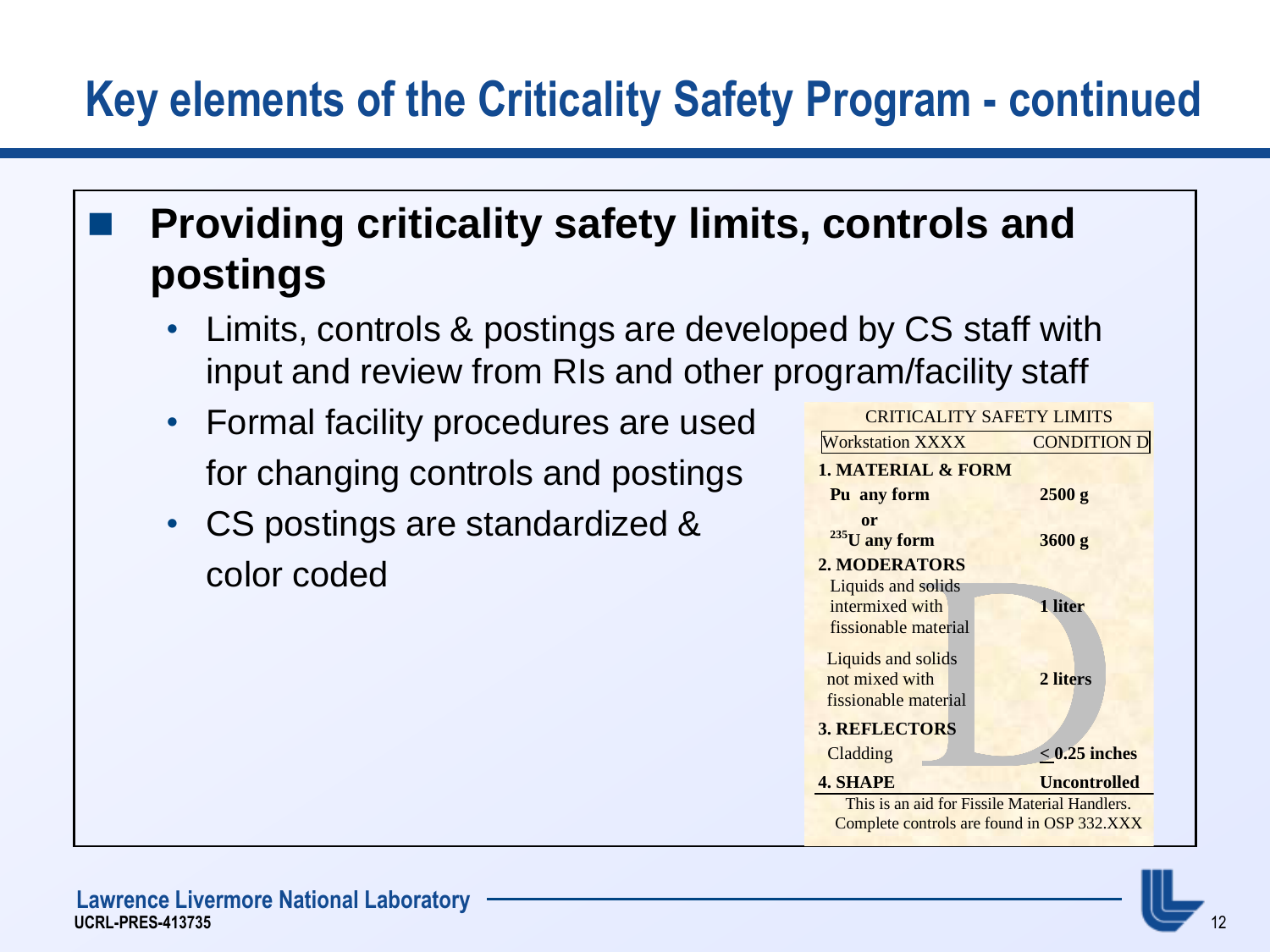- **Providing direct floor support to facility and program staff on a daily basis**
	- CS staff, residing in the facility, provide on-going interactions and support to Program/Facility staff and management, including Program RIs

#### Both Criticality Safety staff and Program Responsible Individuals (RIs) play an important role in each of these key Criticality Safety Program elements

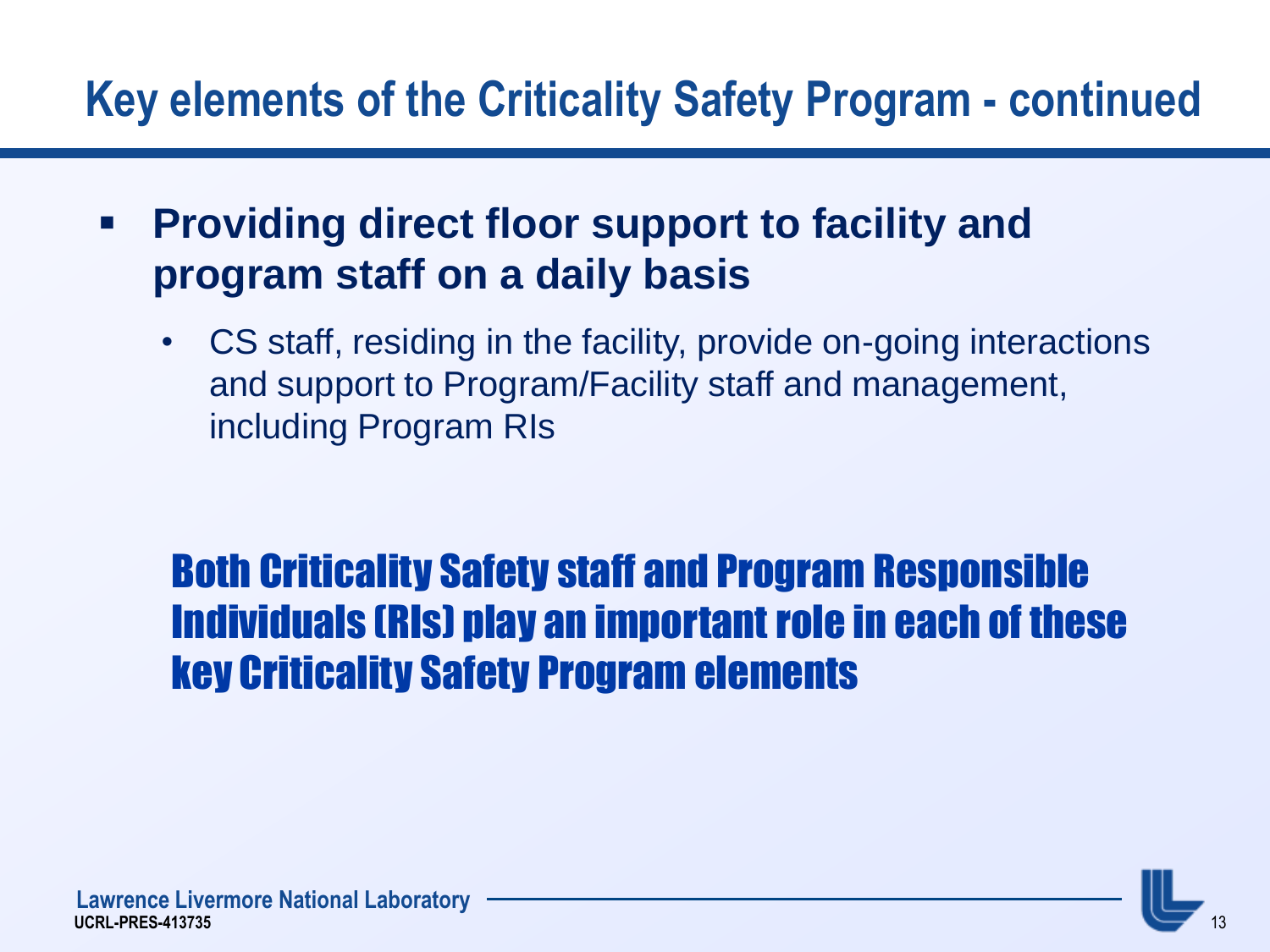### **Facility, Program and CS management & staff continue looking for opportunities for improvement**

 **A recent "Process Improvement" team identified potential improvements to the CS Program**

- **Simplify CS controls**
- Improve work request process
- Standardize identified operations
- **The team was composed of representatives from CS staff, Program RIs, and other Facility/Program staff**